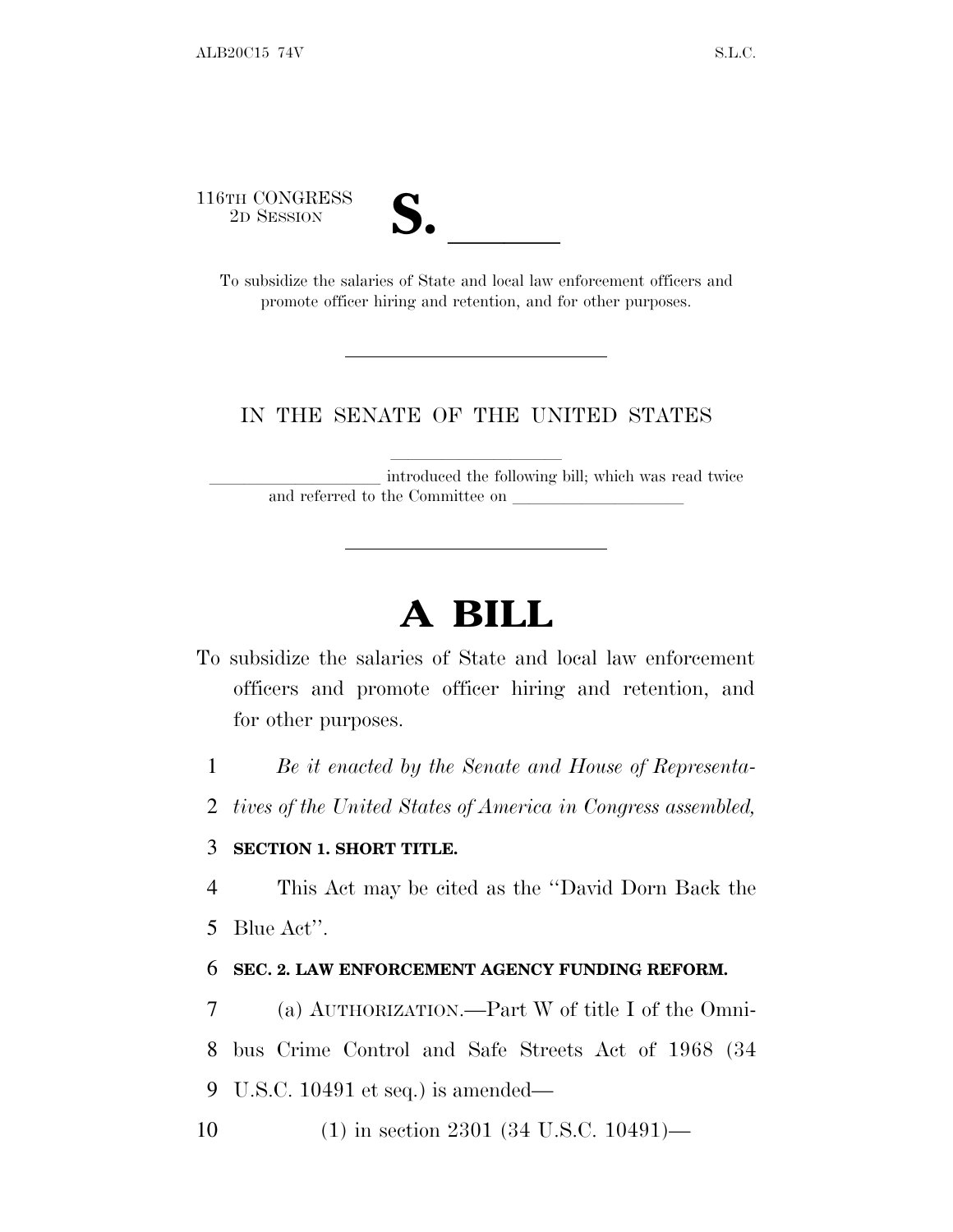$ALB20C15$   $74V$  S.L.C.

| $\mathbf{1}$   | $(A)$ in paragraph $(5)$ , by striking "and" at        |
|----------------|--------------------------------------------------------|
| $\overline{2}$ | the end;                                               |
| 3              | $(B)$ in paragraph $(6)$ , by striking the pe-         |
| $\overline{4}$ | riod at the end and inserting "; and"; and             |
| 5              | (C) by adding at the end the following:                |
| 6              | $\lq(7)$ provide programs to support the hiring        |
| 7              | and retention of law enforcement personnel and aug-    |
| 8              | ment the salaries of law enforcement personnel em-     |
| 9              | ployed by cooperating State and local law enforce-     |
| 10             | ment agencies or organizations.";                      |
| 11             | $(2)$ in section 2302 (34 U.S.C. 10492), by in-        |
| 12             | serting before the period at the end the following: ", |
| 13             | or in the case of State and local law enforcement      |
| 14             | agencies, to support the hiring and retention of law   |
| 15             | enforcement personnel and augment wages paid to        |
| 16             | law enforcement personnel";                            |
| 17             | $(3)$ in section 2303 (34 U.S.C. 10493)—               |
| 18             | $(A)$ in subsection $(a)$ , by inserting before        |
| 19             | the period at the end the following: ", or to          |
| 20             | support the hiring and retention of law enforce-       |
| 21             | ment personnel and to augment wages paid to            |
| 22             | law enforcement personnel"; and                        |
| 23             | $(B)$ in subsection $(b)$ , in the matter pre-         |
| 24             | eeding paragraph $(1)$ , by inserting before the       |
| 25             | colon the following: ", unless supporting the          |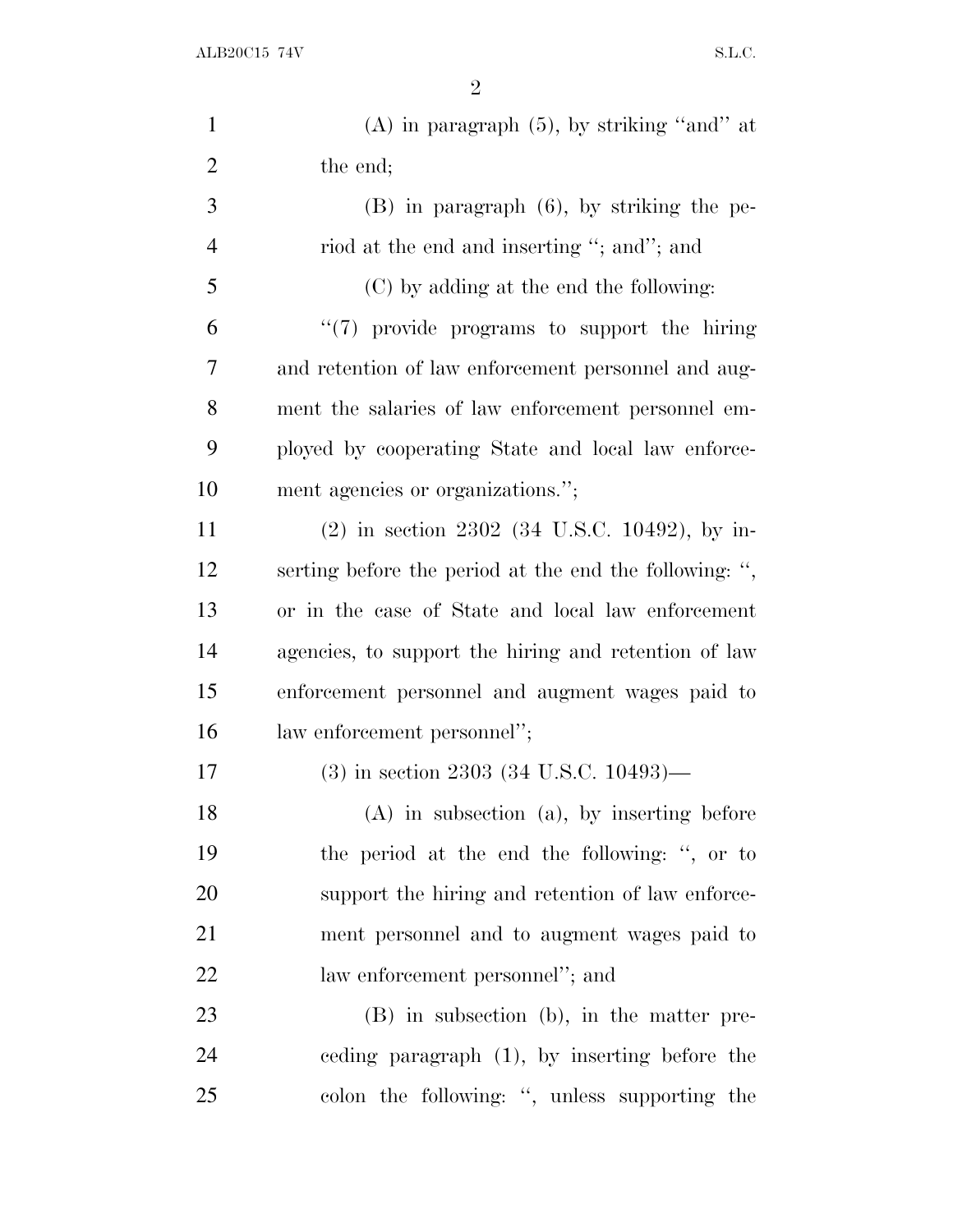|                | 3                                                           |
|----------------|-------------------------------------------------------------|
| $\mathbf{1}$   | hiring and retention of law enforcement per-                |
| $\overline{2}$ | sonnel or augmenting wages in accordance with               |
| 3              | subsection $(d)$ "; and                                     |
| $\overline{4}$ | (C) by adding at the end the following:                     |
| 5              | "(d) HIRING AND RETENTION OF LAW ENFORCE-                   |
| 6              | MENT PERSONNEL.—A law enforcement agency or organi-         |
| $\tau$         | zation that receives funds under this part may use the      |
| 8              | funds for activities and programs to hire and pay addi-     |
| 9              | tional law enforcement personnel or to retain existing per- |
|                |                                                             |
| 10             | sonnel.                                                     |
| 11             | "(e) AUGMENTATION OF WAGES.-                                |
| 12             | " $(1)$ IN GENERAL.—A law enforcement agency                |
|                | or organization that receives funds under this part         |
| 13<br>14       | may use the funds to augment the salaries of law            |
| 15             | enforcement personnel, up to an amount equal to             |
| 16             | 110 percent of the State real median household in-          |
| 17             | come of the preceding year, as estimated by the             |
| 18             | United States Census Bureau.                                |

 cy or organization shall not be eligible to receive funds under this part for the purpose described in paragraph (1) if the agency or organization reduced the salaries of law enforcement personnel during the calendar year immediately preceding the application 25 for funds.";